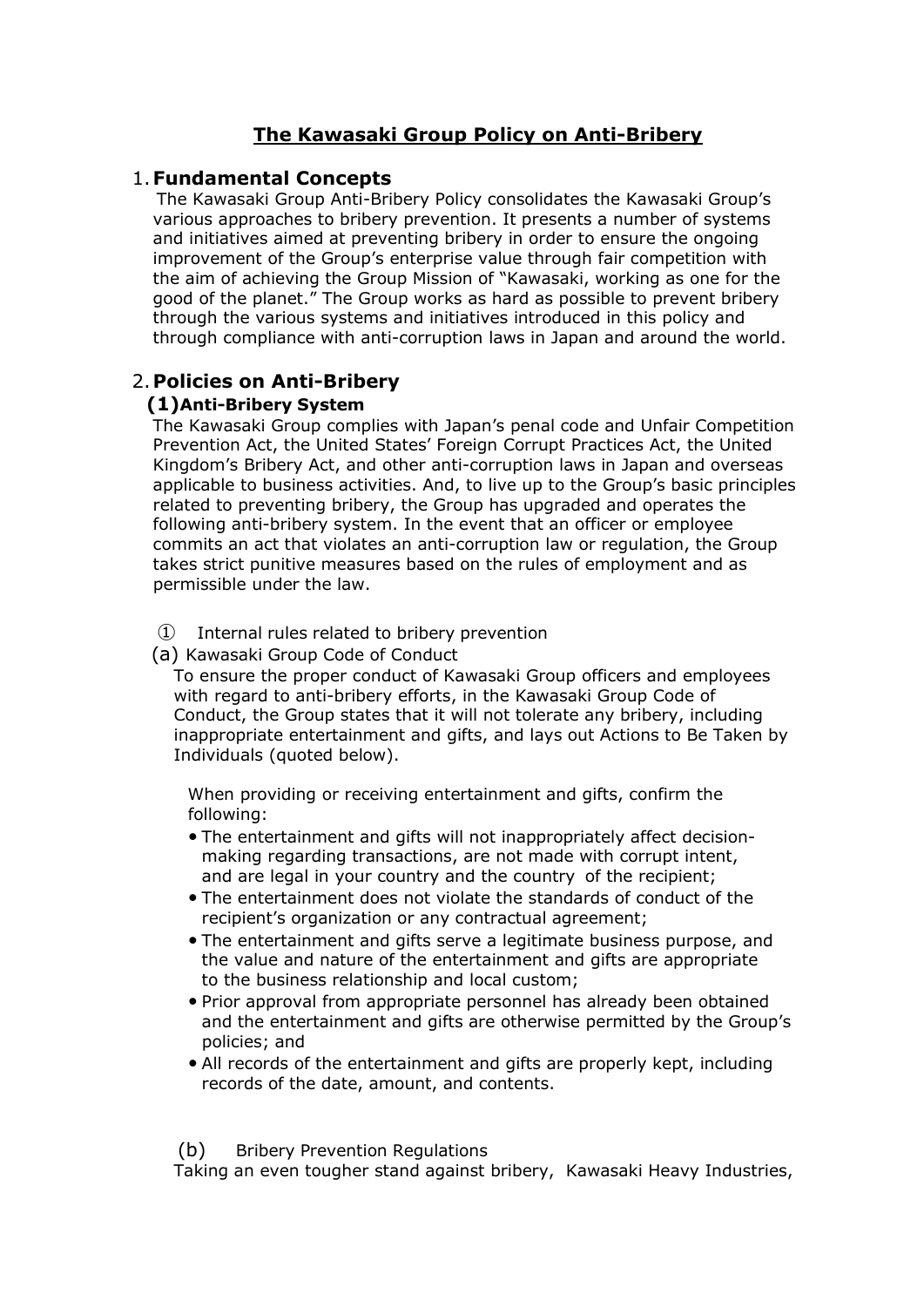Ltd. established the Bribery Prevention Regulations in August 2013. Our basic policy states that the Group will uphold laws in the execution of business activities, and that no bribes to public officials in Japan or overseas are condoned.

In addition, in May 2020, we established the following internal rules to further strengthen our efforts to prevent bribery.

 Newly established Rules on Entertainment and Gifts to Public Officials in Japan

In line with Japan's laws and regulations concerning public official ethics (including the National Public Service Ethics Act and the National Public Service Ethics Code), these rules establish application procedures, approval guidelines, and record keeping for entertainment and gifts.

- Newly established Rules on Preventing Bribery of Foreign Public Officials These rules establish check list items for the application procedures for entertainment, gifts, and other expenses, the approval guidelines, and the record keeping as well as for the selection and maintenance of intermediaries, such as sales agents and consultants.
- ② Internal procedures
	- Treatment of entertainment and gifts to officials in Japan and overseas Through procedures established in our internal rules, Kawasaki Heavy Industries ensures there are no infractions of anti-corruption laws and regulations considering public official's country of residence and personal standing as well as the value of the entertainment or gift offered and other attributes, as well as purpose, timing, frequency, and appropriateness. Moreover, we work to dispel any suspicion of bribery (including facilitation payment) involving the provision of money or benefits to public officials beyond the scope of social norms.
	- Checks in hiring and maintaining intermediaries Kawasaki Heavy Industries hires and maintains sales agents, consultants, and other intermediaries to take up duties regarding data collection and transactions in business activities overseas. To ensure bribery does not take place when dealing with foreign public officials through these intermediaries, we manage the relationship through such methods as entering into contracts and following procedures established in the internal rules.

#### **(2)Overview of Compliance System**

The Kawasaki Group maintains and operates the following compliance system through which it also strives to thoroughly prevent bribery.

① Compliance officers and responsible departments To ensure that the compliance system functions effectively, the Kawasaki Group appoints an officer to oversee compliance, including bribery prevention, and establish the Compliance Department at Head Office as a Group-wide division in charge of oversight. Furthermore, we establish compliance departments in each internal company, which correspond to our business segments, in an effort to strengthen the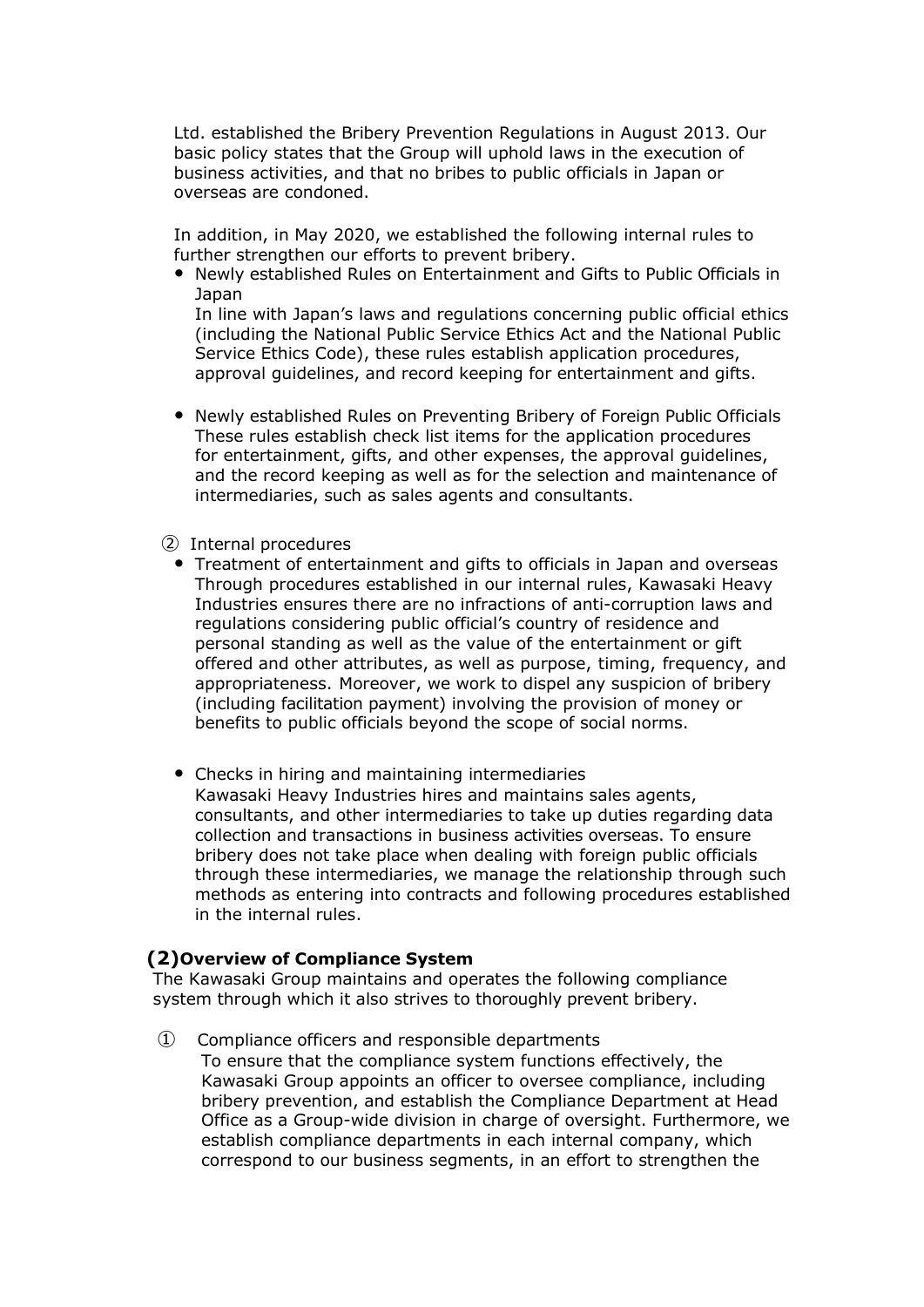compliance of each internal company and its subsidiaries. The Head Office's Compliance Department and each internal company's compliance department work together to promote compliance activities.

- ② Establishment of Company-wide Compliance Committee The Company-wide Compliance Committee convenes at least twice annually. It is chaired by the president, and its members comprise directors, internal company presidents, a compliance officer, and Head Office division heads. The purpose of the committee is to deliberate and decide on various measures, including compliance activities, and thereby fulfill the Kawasaki Group's corporate responsibility as well as to monitor the implementation of and adherence to said measures. Outside directors attend meetings so that the committee can glean the benefits of their external expertise and opinions and reflect them in its decision-making process. Also, Audit & Supervisory Committee members participate in the committee as part of their auditing of the execution of business.
- ③ Establishment of business segment Compliance Committees

To ensure that the measures decided on by the aforementioned Company-wide Compliance Committee are implemented by the head office divisions and internal companies, business segment Compliance committee meetings are held at the Head Office and internal companies at least twice a year to promote compliance throughout the Kawasaki Group.

- ④ Maintaining and operating in-house and internal reporting systems
	- When Kawasaki Heavy Industries' officers or employees discovers an act of bribery as defined by the internal rules or suspects such an act has been committed, they should report this to the department in charge of compliance (the Head Office's Compliance Department or the compliance departments of the internal companies) in accordance with the internal rules.
	- In addition to the in-house reporting system, in Japan, the officers and employees of Kawasaki Heavy Industries and its domestic consolidated subsidiaries can report to and consult with an external attorney via the Compliance Reporting and Consultation System (anonymous reporting is possible). Regarding internal reporting, the internal rules clearly lay out the procedures related to internal investigations based on an internal report, state that full caution should be taken to ensure that the reporter is not identified in the course of the investigation, and prohibit retribution in response to any internal report. We are working hard to raise awareness of these matters.
	- Furthermore, we are currently working to construct a global internal reporting system that is jointly operated with an external law firm to enable the officers and employees of overseas subsidiaries to report compliance problems, including acts of bribery, to the secretariat of Kawasaki Heavy Industries(the Head Office's Compliance Department).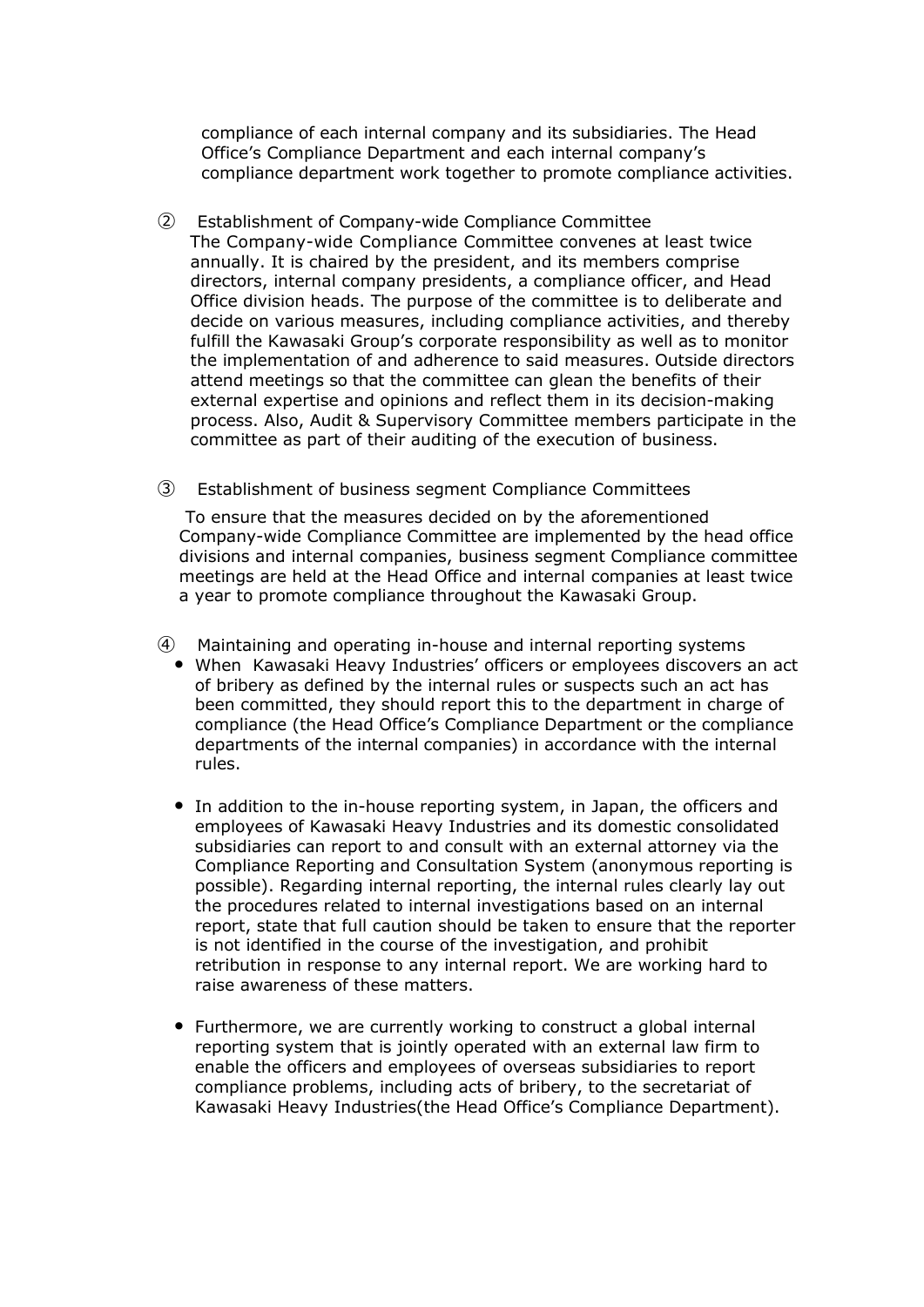## **(3)Initiatives to ensure the effectiveness of the compliance system**

① The President's Statement on Compliance

In the President's Statement on Compliance that introduces the Kawasaki Group Code of Conduct (see 2. (1)  $\oplus$  (a). above), the president declares that "the Kawasaki Group Code of Conduct shall serve to help all Group officers and employees in each country and region come together in unity, with a deep awareness that the Code will serve as the foundation for ensuring the highest standards of conduct in our business activities at all times and that we shall maintain steadfast compliance, engage in dialogue with stakeholders, and adhere to the Code in making decisions and taking action, even in difficult circumstances." The president also implores all Group officers and employees to comply at all times with the Code.

② Compliance declaration when hiring managers

Recognizing the need for employees in managerial positions to take the lead and guide their subordinates in exercising compliance,including bribery prevention, Kawasaki Heavy Industries mandates that every newly hired manager sign the prescribed compliance declaration and submit it to the Company.

- ③ Educational and promotional activities
	- To thoroughly raise awareness of bribery prevention and internal systems aimed at enforcing said prevention, the Kawasaki Group are conducting promotional activities, for example, distributing copies of the Kawasaki Group Code of Conduct to the officers and employees of Kawasaki Heavy Industries and Group subsidiaries in Japan and overseas. (The copies of the Code distributed overseas are available in English and other local languages.) In Japan, we also distribute copies of the Compliance Guidebook, which includes points on bribery prevention, to Group officers and employees.
	- Moreover, to enhance understanding of bribery prevention, we are conducting directed educational activities at each business site in Japan and e-learning for employees stationed overseas.
- ④ Employee awareness surveys

To monitor compliance violation risks, the Kawasaki Group periodically conducts surveys of its employees, measuring the depth of their compliance awareness. Survey results are reflected in subsequent initiatives.

## **(4)Audits (including internal audits)**

Audits of compliance status, including with regard to bribery prevention, are conducted by independent auditors and directors who are members of the Audit & Supervisory Committee. In addition, internal audits that are conducted by the Head Office's Auditing Department and the Compliance departments of each internal company encompass compliance status, including with regard to bribery prevention.

## **(5)Response at subsidiaries**

For Group subsidiaries, Kawasaki Heavy Industries is promoting the